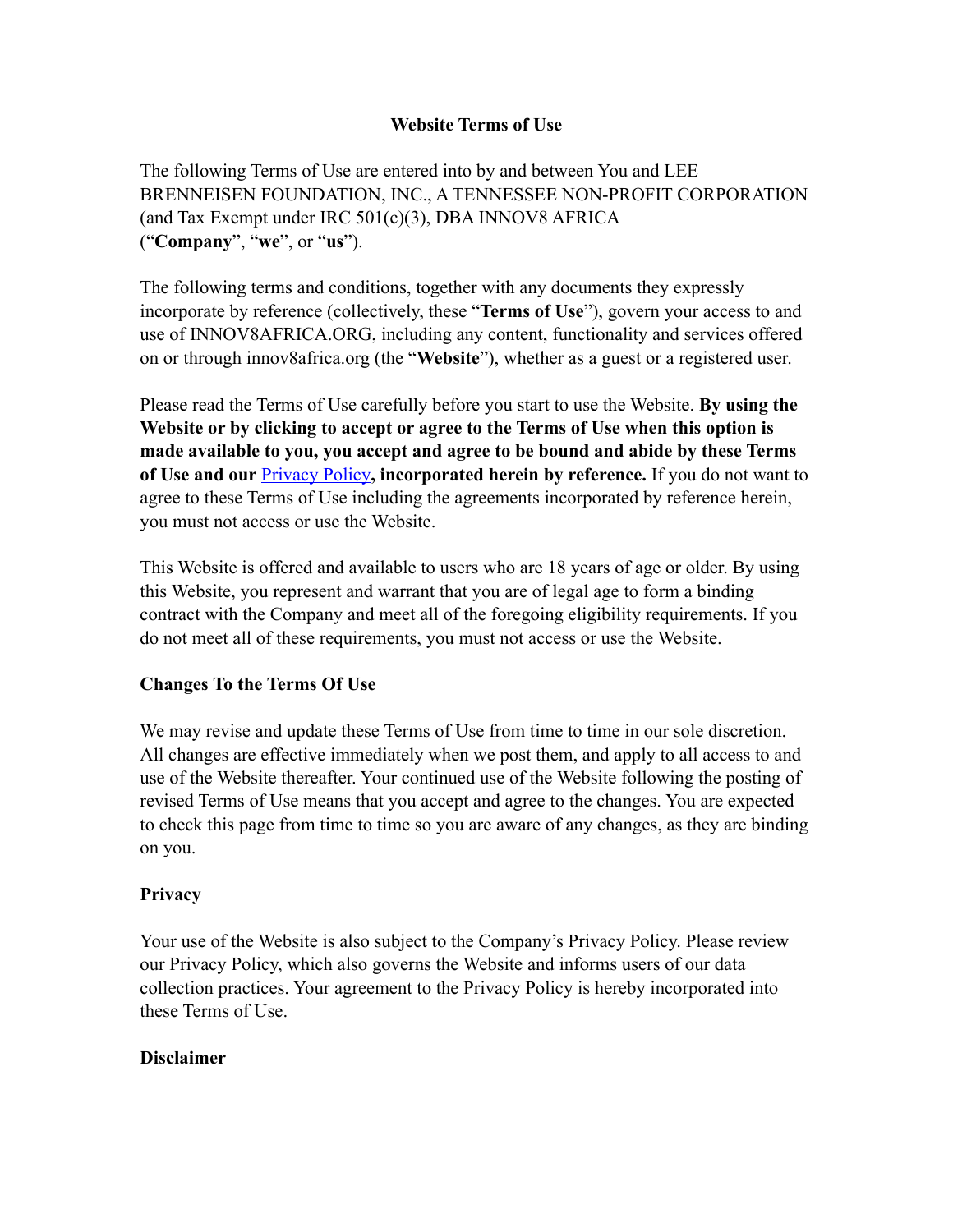Your use of the Website is also subject to the Company's Disclaimer. Please review our Disclaimer, which also governs the Website and informs users of various limitations regarding the information provided on the Website. Your agreement to the Disclaimer is hereby incorporated into these Terms of Use.

#### **Accessing The Website And Account Security**

We reserve the right to withdraw or amend this Website and any service or material we provide on the Website in our sole discretion without notice. We will not be liable if for any reason all or any part of the Website is unavailable at any time or for any period. From time to time, we may restrict access to some parts of the Website, or the entire Website, to users, including registered users.

To access the Website or some of the resources it offers, you may be asked to provide certain registration details or other information. It is a condition of your use of the Website and any resources downloaded from the Website that all the information you provide on the Website is correct, current, and complete. You agree that all information you provide to register with this Website or otherwise, including but not limited to through the use of any interactive features on the Website, is governed by our Privacy Policy, and you consent to all actions we take with respect to your information consistent with our Privacy Policy.

If you choose, or are provided with, a user name, password or any other piece of information as part of our security procedures, you must treat such information as confidential, and you must not disclose it to any other person or entity. You also acknowledge that your account is personal to you and agree not to provide any other person with access to this Website or portions of it using your user name, password or other security information. You agree to notify us immediately of any unauthorized access to or use of your user name or password or any other breach of security. You also agree to ensure that you exit from your account at the end of each session. You should use particular caution when accessing your account from a public or shared computer so that others are not able to view or record your password or other personal information.

We have the right to disable any user name, password or other identifier, whether chosen by you or provided by us, at any time in our sole discretion for any or no reason, including if, in our opinion, you have violated any provision of these Terms of Use.

## **No Unlawful Or Prohibited Use And Intellectual Property**

You are granted a non-exclusive, non-transferable, revocable license to access and use the Website and the resources available for download from the Website strictly in accordance with these Terms of Use.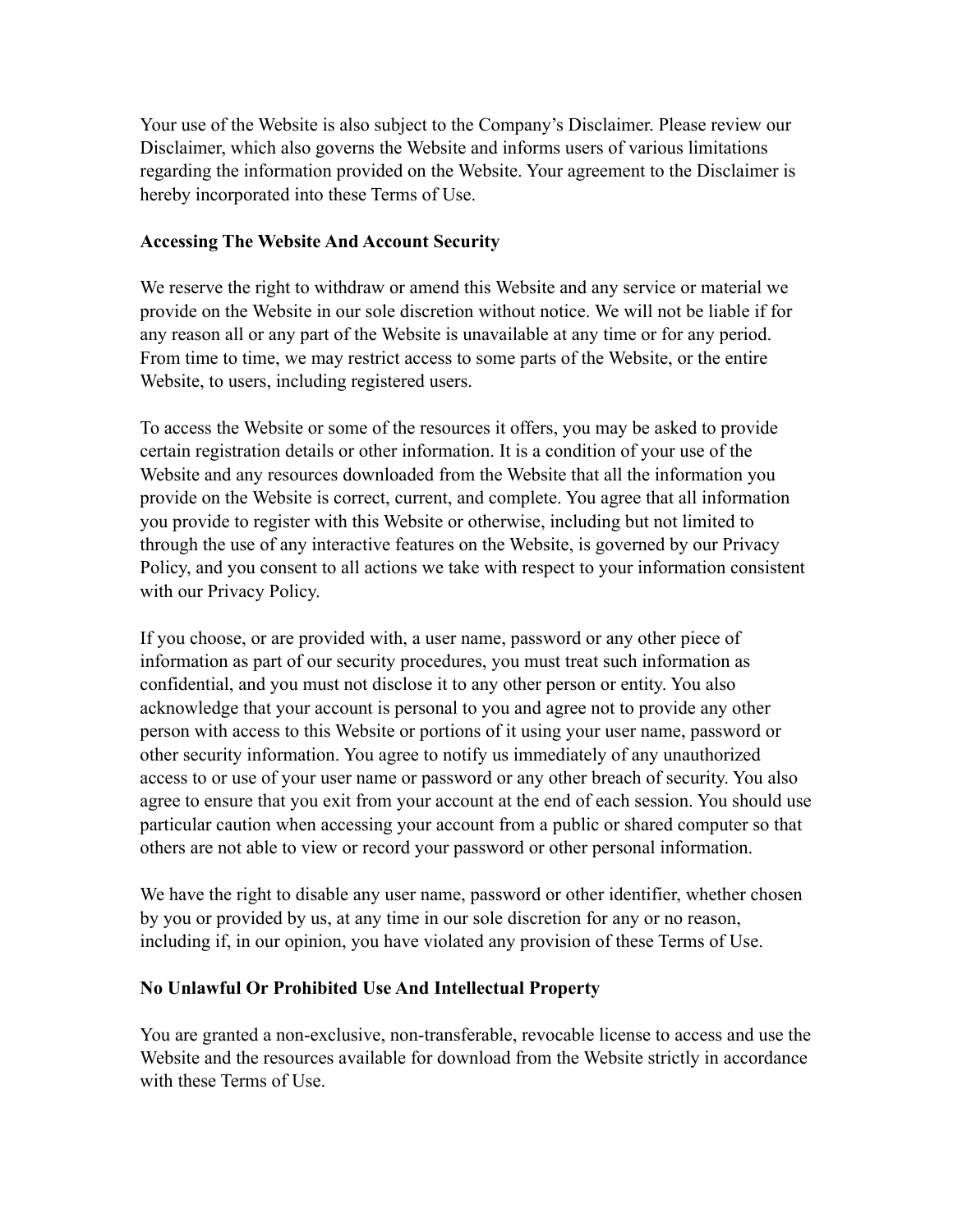As a condition of your use of the Website, you warrant to the Company that you will not use the Website or any of the resources available for download from the Website for any purpose that is unlawful or prohibited by these Terms. You may not use the Website or any of the resources available for download from the Website in any manner that could damage, disable, overburden, or impair the Website or interfere with any other party's use and enjoyment of the Website. You may not obtain or attempt to obtain any materials or information through any means not intentionally made available or provided for through the Website.

All content included as part of the Service, such as text, graphics, logos, images, as well as the compilation thereof, and any software used on the Website, is the property of the Company or its suppliers and protected by copyright and other laws that protect intellectual property and proprietary rights. You agree to observe and abide by all copyright and other proprietary notices, legends or other restrictions contained in any such content and will not make any changes thereto.

You will not modify, publish, transmit, reverse engineer, participate in the transfer or sale, create derivative works, or in any way exploit any of the content, in whole or in part, found on the Website or any of the resources available for download from the Website.

The Company content is not for resale. Your use of the Website or any of the resources available for download from the Website does not entitle you to make any unauthorized use of any protected content, and in particular you will not delete or alter any proprietary rights or attribution notices in any content. You will use protected content solely for your individual use, and will make no other use of the content without the express written permission of the Company and the copyright owner. You agree that you do not acquire any ownership rights in any protected content. We do not grant you any licenses, express or implied, to the intellectual property of the Company or our licensors except as expressly authorized by these Terms.

The Company name, the Company logo, the Company slogan, and all related names, logos, product and service names, designs, and slogans are trademarks of the Company or its affiliates or licensors. You must not use such marks without the prior written permission of the Company. All other names, logos, product and service names, designs and slogans on this Website are the trademarks of their respective owners.

#### **For Educational And Informational Purposes Only**

As set forth more fully in the Disclaimer, the information contained on this Website and the resources available for download through this Website are for educational and informational purposes only. The information contained on this Website and the resources available for download through this Website is not intended as, and shall not be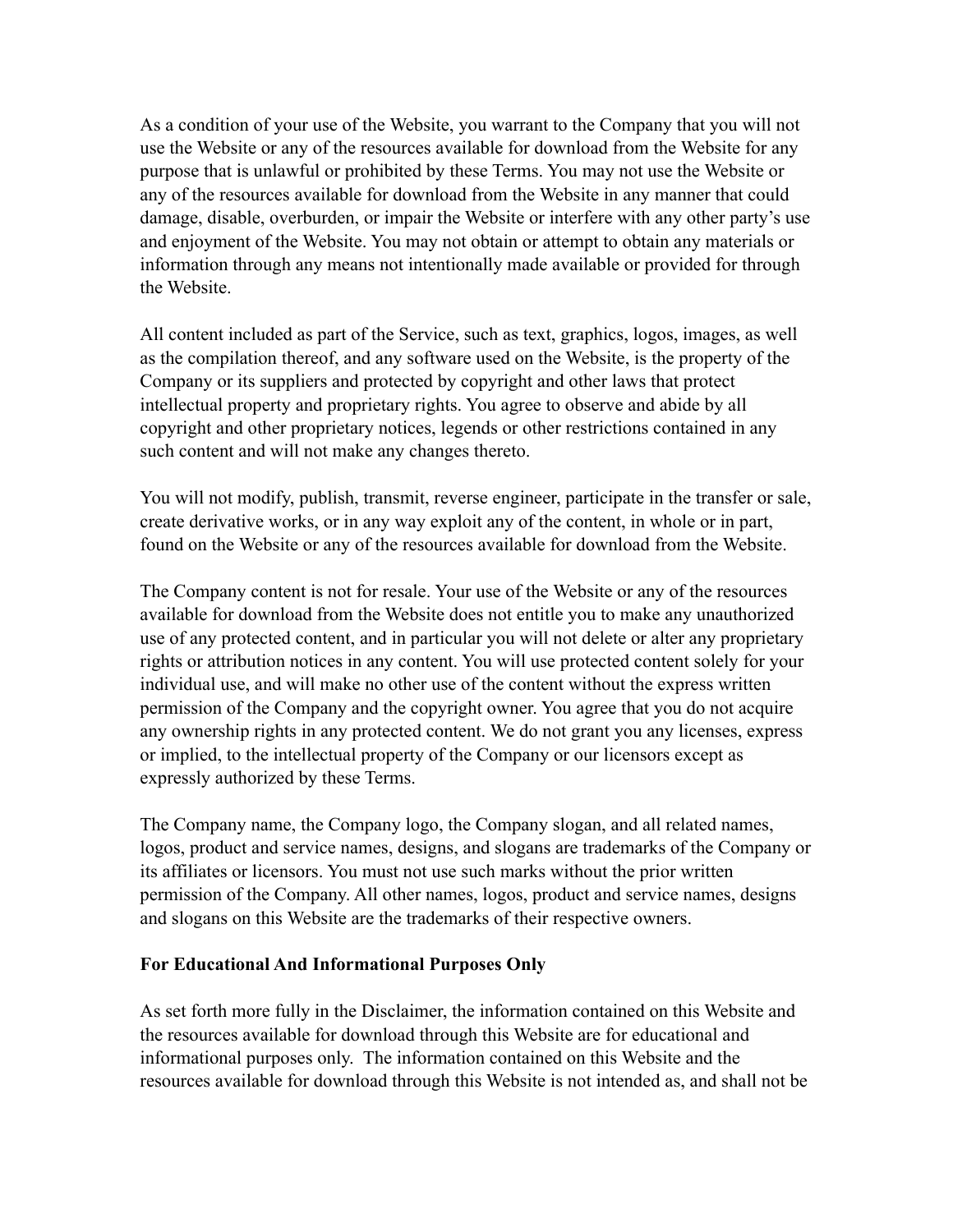understood or construed as legal, financial, tax, medical, health, or any other professional advice.

# **Accuracy And Personal Responsibility**

As set forth more fully in the Disclaimer, we have done our best to ensure that the information provided on this Website and the resources available for download are accurate and provide valuable information, but we cannot guarantee the accuracy of the information. Neither the Company nor any of its owners or employees shall be held liable or responsible for any errors or omissions on this Website or for any damage you may suffer as a result of failing to seek competent advice from a professional who is familiar with your situation.

By using this Website, you accept personal responsibility for the results of your actions. You agree to take full responsibility for any harm or damage you suffer as a result of the use, or non-use, of the information available on this Website or the resources available for download from this Website. You agree to use judgment and conduct due diligence before taking any actions or implementing any plans or policy suggested or recommended on this Website.

# **No Guarantees As To Results**

As set forth more fully in the Disclaimer, you agree that the Company has not made any guarantees about the results of taking any action, whether recommended on this Website or not. The Company provides educational and informational resources that are intended to help users of this Website succeed. You nevertheless recognize that your ultimate success or failure will be the result of your own efforts, your particular situation, and innumerable other circumstances beyond the control and/or knowledge of the Company.

You also recognize that prior results do not guarantee a similar outcome. Thus, the results obtained by others - whether clients of the Company or otherwise - applying the principles set out in this Website are no guarantee that you or any other person or entity will be able to obtain similar results.

## **Email And Other Electronic Communications**

Visiting the Website or sending emails to the Company constitutes electronic communications. You consent to receive electronic communications and you agree that all agreements, notices, disclosures, and other communications that we provide to you electronically, via email and on the Website, satisfy any legal requirement that such communications be in writing.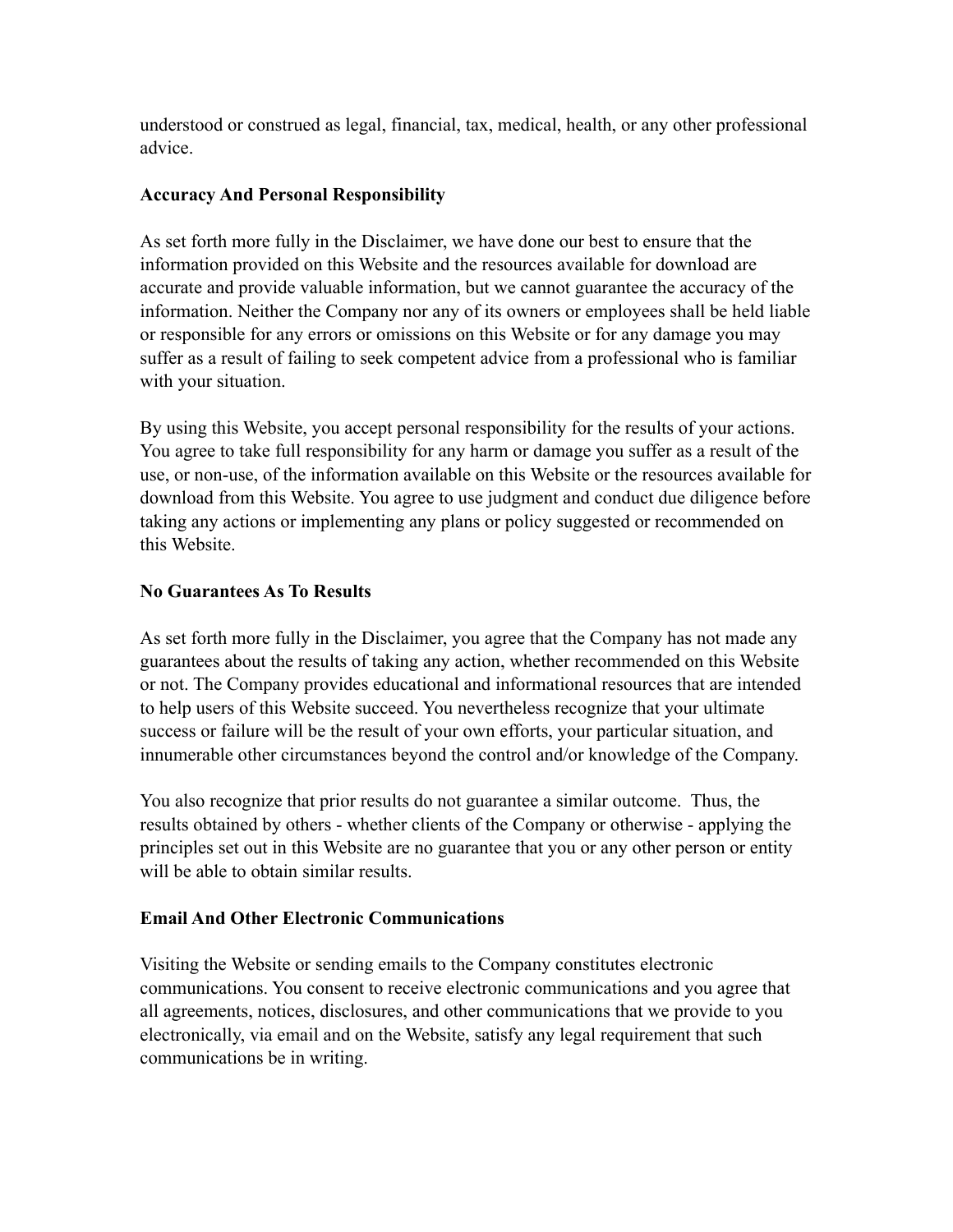We would be pleased to communicate with you by e-mail, and there are various places on this Website that provide you the ability to send an electronic communication to the Company. Any such email or other electronic communication, however, does not create a business relationship or any contractual relationship. As set forth more fully in our Privacy Policy, we will take reasonable steps to ensure that any communications remain confidential, but we cannot guarantee the security of such communications and cannot guarantee that we would not be required to disclose such communications as a result of a court order.

#### **Use Of Communication Services**

The Website may contain bulletin board services, chat areas, news groups, forums, communities, personal web pages, calendars, blog comment sections and/or other message or communication facilities designed to enable you to communicate with the public at large or with a group (collectively, "**Communication Services**"), you agree to use the Communication Services only to post, send and receive messages and material that are proper and related to the particular Communication Service.

By way of example, and not as a limitation, you agree that when using a Communication Service, you will not: defame, abuse, harass, stalk, threaten or otherwise violate the legal rights (such as rights of privacy and publicity) of others; publish, post, upload, distribute or disseminate any inappropriate, profane, defamatory, infringing, obscene, indecent or unlawful topic, name, material or information; upload files that contain software or other material protected by intellectual property laws (or by rights of privacy of publicity) unless you own or control the rights thereto or have received all necessary consents; upload files that contain viruses, corrupted files, or any other similar software or programs that may damage the operation of another's computer; advertise or offer to sell or buy any goods or services for any business purpose, unless such Communication Service specifically allows such messages; conduct or forward surveys, contests, pyramid schemes or chain letters; download any file posted by another user of a Communication Service that you know, or reasonably should know, cannot be legally distributed in such manner; falsify or delete any author attributions, legal or other proper notices or proprietary designations or labels of the origin or source of software or other material contained in a file that is uploaded, restrict or inhibit any other user from using and enjoying the Communication Services; violate any code of conduct or other guidelines which may be applicable for any particular Communication Service; harvest or otherwise collect information about others, including e-mail addresses, without their consent; violate any applicable laws or regulations.

The Company has no obligation to monitor the Communication Services. However, the Company reserves the right to review materials posted to a Communication Service and to remove any materials in its sole discretion. The Company reserves the right to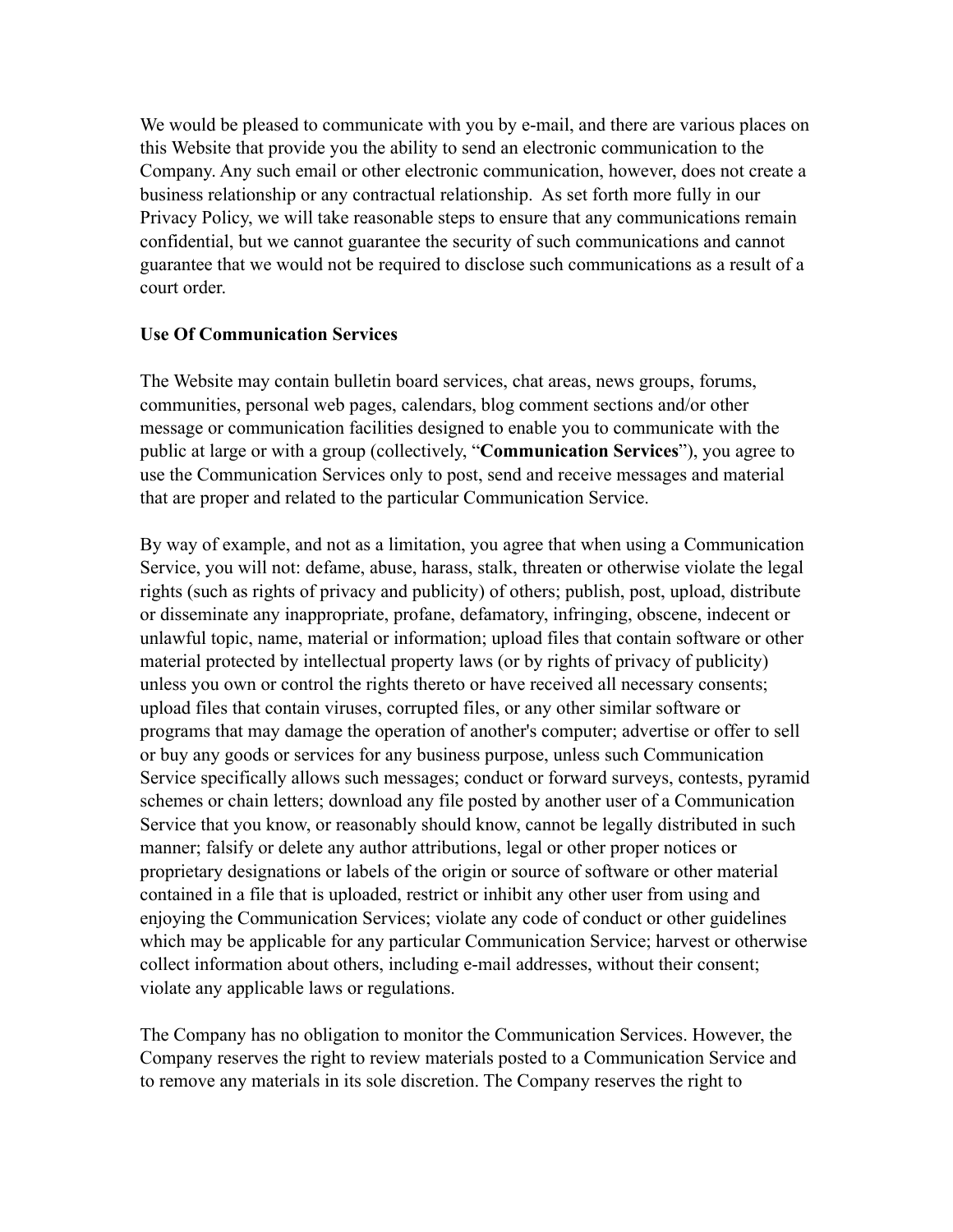terminate your access to any or all of the Communication Services at any time without notice for any reason whatsoever.

The Company reserves the right at all times to disclose any information as necessary to satisfy any applicable law, regulation, legal process or governmental request, or to edit, refuse to post or to remove any information or materials, in whole or in part, in the Company's sole discretion.

Always use caution when giving out any personally identifying information about yourself in any Communication Service. The Company does not control or endorse the content, messages or information found in any Communication Service and, therefore, the Company specifically disclaims any liability with regard to the Communication Services and any actions resulting from your participation in any Communication Service. Managers and hosts are not authorized the Company spokespersons, and their views do not necessarily reflect those of the Company.

Materials uploaded to a Communication Service may be subject to posted limitations on usage, reproduction and/or dissemination. You are responsible for adhering to such limitations if you upload the materials.

## **Materials Provided To The Website**

The Company does not claim ownership of the materials you provide to the Website (including feedback and suggestions) or post, upload, input or submit to any Website or our associated services (collectively "**Submissions**"). However, by posting, uploading, inputting, providing, or submitting your Submission you are granting the Company, our affiliated companies, and necessary sub-licensees permission to use your Submission in connection with the operation of their Internet businesses including, without limitation, the rights to: copy, distribute, transmit, publicly display, publicly perform, reproduce, edit, translate, and reformat your Submission; and to publish your name in connection with your Submission.

No compensation will be paid with respect to the use of your Submission, as provided herein. The Company is under no obligation to post or use any Submission you may provide and may remove any Submission at any time in the Company's sole discretion.

By posting, uploading, inputting, providing, or submitting your Submission you warrant and represent that you own or otherwise control all of the rights to your Submission as described in this section including, without limitation, all the rights necessary for you to provide, post, upload, input or submit the Submissions.

## **Links To Third Party Websites And Services**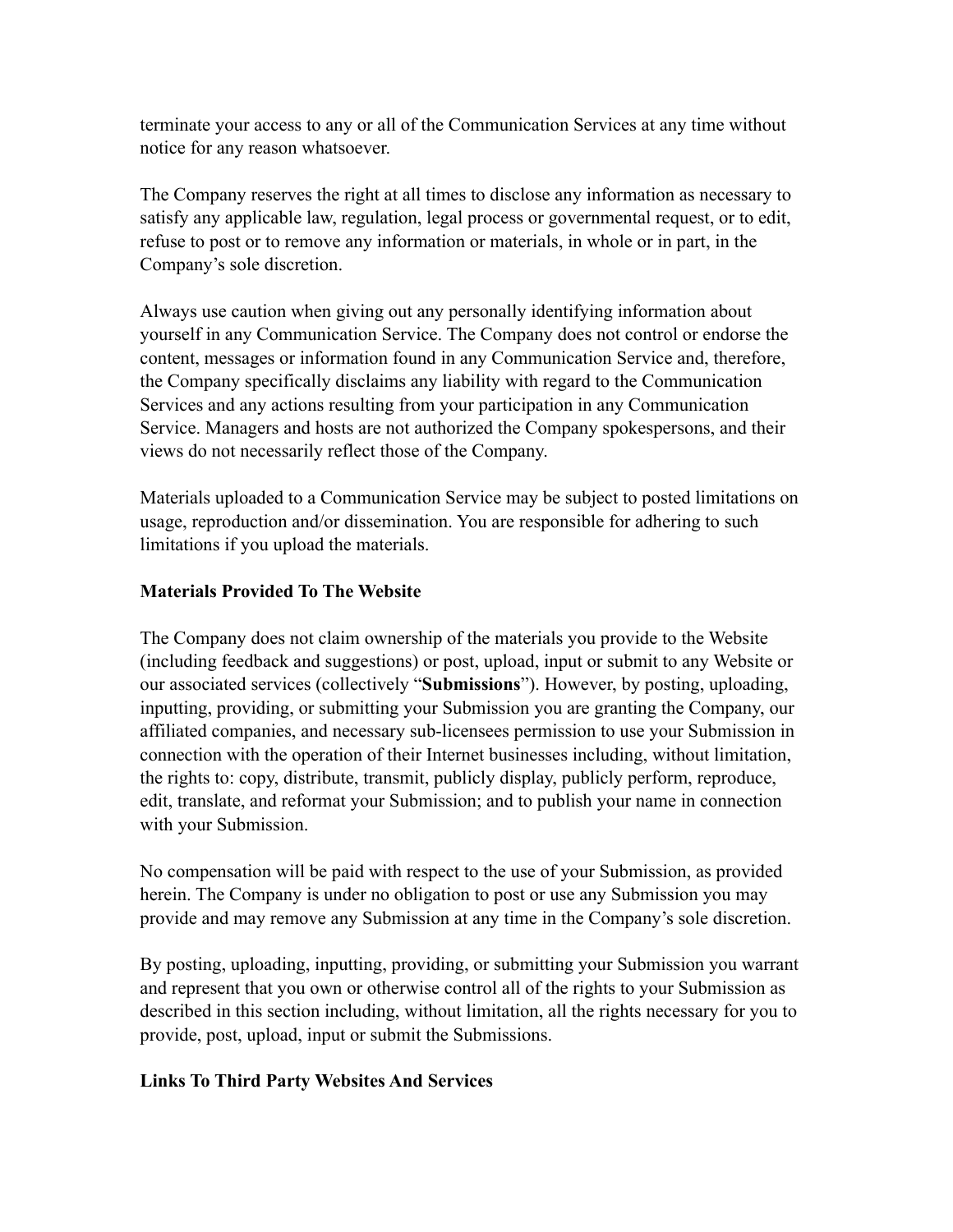The Website may contain links to other Websites ("**Linked Websites**"). The Linked Websites are not under the control of the Company and the Company is not responsible for the contents of any Linked Website, including without limitation any link contained in a Linked Website, or any changes or updates to a Linked Website. The Company is providing these links to you only as a convenience, and the inclusion of any link does not imply endorsement by the Company of the Website or any association with its operators.

Certain services made available via the Website are delivered by third-party Websites and organizations. By using any product, service, or functionality originating from the Website, you hereby acknowledge and consent that the Company may share such information and data with any third party with whom the Company has a contractual relationship to provide the requested product, service or functionality on behalf of the Website's users and customers.

## **Use of Paid Courses, Programs, and Associated Material**

The Company from time-to-time may provide various courses, programs, and associated material for sale on this Website. The Company grants you a limited, personal, nonexclusive, non-transferable license to use our courses, programs, and associated material (collectively the "**Courses**") for your own personal or internal business use. Except as otherwise provided, you acknowledge and agree that you have no right to modify, edit, copy, reproduce, create derivative works of, reverse engineer, alter, enhance or in any way exploit any of the Courses in any manner.

By ordering or participating in Courses, you agree that the Courses you purchase or download may only be used by you for your personal or business use and may not be sold or redistributed without the express written consent of the Company.

By ordering or participating in Courses, you further agree that you shall not create any derivative work based upon the Courses and you shall not offer any competing products or services based upon any information contained in the Courses.

## **Use Of Free Downloadable Content**

The Company may provide various resources on this Website, which users may access by providing an e-mail address. The Company grants you a limited, personal, non-exclusive, non-transferable license to use our resources provided in exchange for an email address (the "**Freemium Content**") for your own personal or internal business use. Except as otherwise provided, you acknowledge and agree that you have no right to modify, edit, copy, reproduce, create derivative works of, reverse engineer, alter, enhance or in any way exploit any of the Freemium Content in any manner.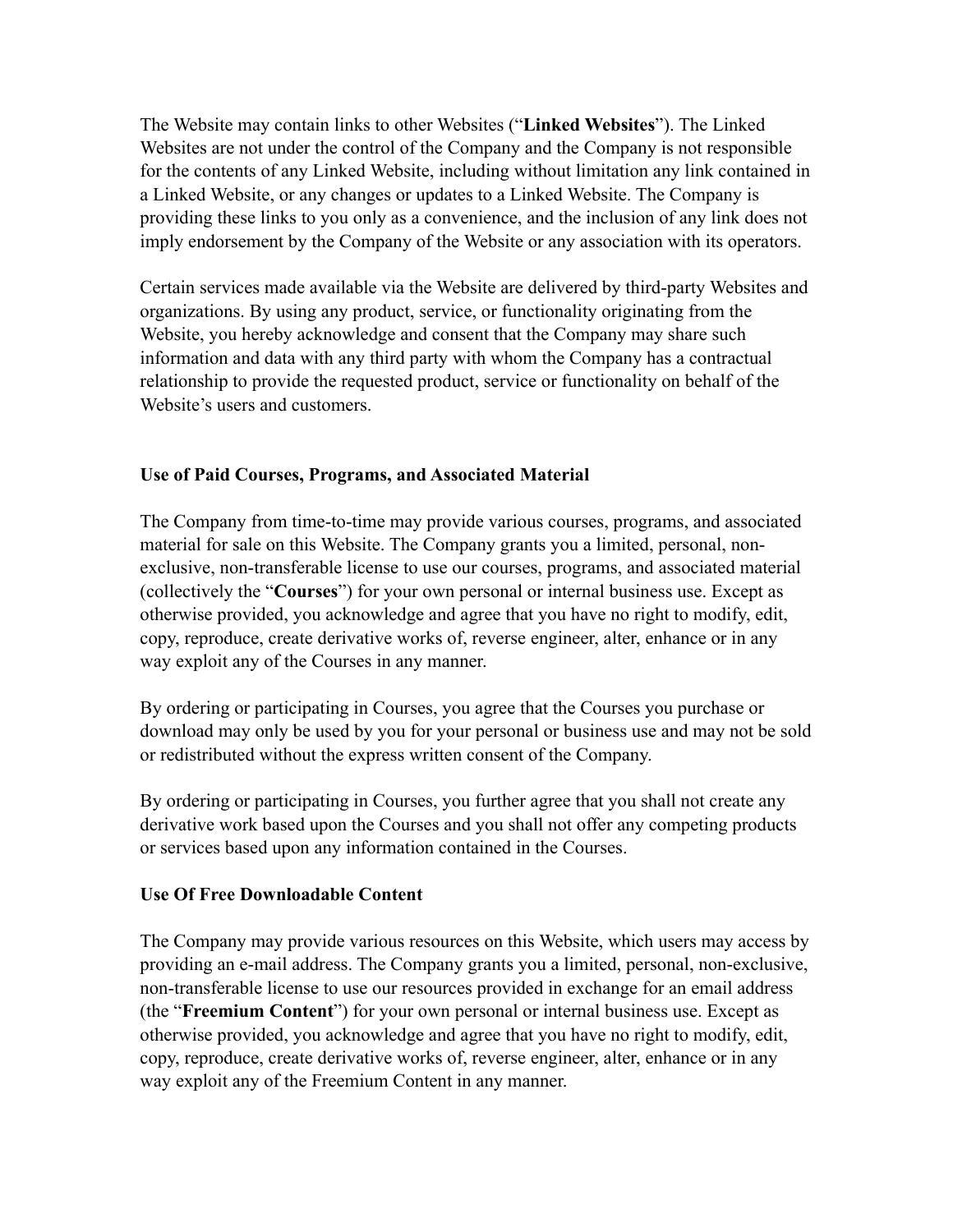By downloading the Freemium Content, you agree that the Fremium Content you download may only be used by you for your personal or business use and may not be sold or redistributed without the express written consent of the Company.

By downloading the Freemium Content, you further agree that you shall not create any derivative work based upon the Freemium Content and you shall not offer any competing products or services based upon any information contained in the Freemium Content.

#### **Guests**

The Company may, from time to time, provide information from a third party in the form of a podcast guest interview, interview on other platform, guest blog post, or other medium. The Company does not control the information provided by such third-party guests, is not responsible for investigating the truth of any information provided, and cannot guarantee the veracity of any statements made by such guests.

Individuals who agree to appear as guests on any podcast offered by the Company agree to transfer all intellectual property rights they may have in any such interviews to the Company and further provide a license to any rights they are unable to assign.

#### **No Warranties**

THE COMPANY MAKES NO WARRANTIES REGARDING THE PERFORMANCE OR OPERATION OF THIS WEBSITE. THE COMPANY FURTHER MAKES NO REPRESENTATIONS OR WARRANTIES OF ANY KIND, EXPRESS OR IMPLIED, AS TO THE INFORMATION, CONTENTS, MATERIALS, DOCUMENTS, PROGRAMS, PRODUCTS, BOOKS, OR SERVICES INCLUDED ON OR THROUGH THIS WEBSITE. TO THE FULLEST EXTENT PERMISSIBLE UNDER THE LAW, THE COMPANY DISCLAIMS ALL WARRANTIES, EXPRESS OR IMPLIED, INCLUDING IMPLIED WARRANTIES OF MERCHANTABILITY AND FITNESS FOR A PARTICULAR PURPOSE.

## **Limitation of Liability**

YOU AGREE TO ABSOLVE THE COMPANY OF ANY AND ALL LIABILITY OR LOSS THAT YOU OR ANY PERSON OR ENTITY ASSOCIATED WITH YOU MAY SUFFER OR INCUR AS A RESULT OF USE OF THE INFORMATION CONTAINED ON THIS WEBSITE AND/OR THE RESOURCES YOU MAY DOWNLOAD FROM THIS WEBSITE. YOU AGREE THAT THE COMPANY SHALL NOT BE LIABLE TO YOU FOR ANY TYPE OF DAMAGES, INCLUDING DIRECT, INDIRECT, SPECIAL, INCIDENTAL, EQUITABLE, OR CONSEQUENTIAL LOSS OR DAMAGES FOR USE OF THIS WEBSITE.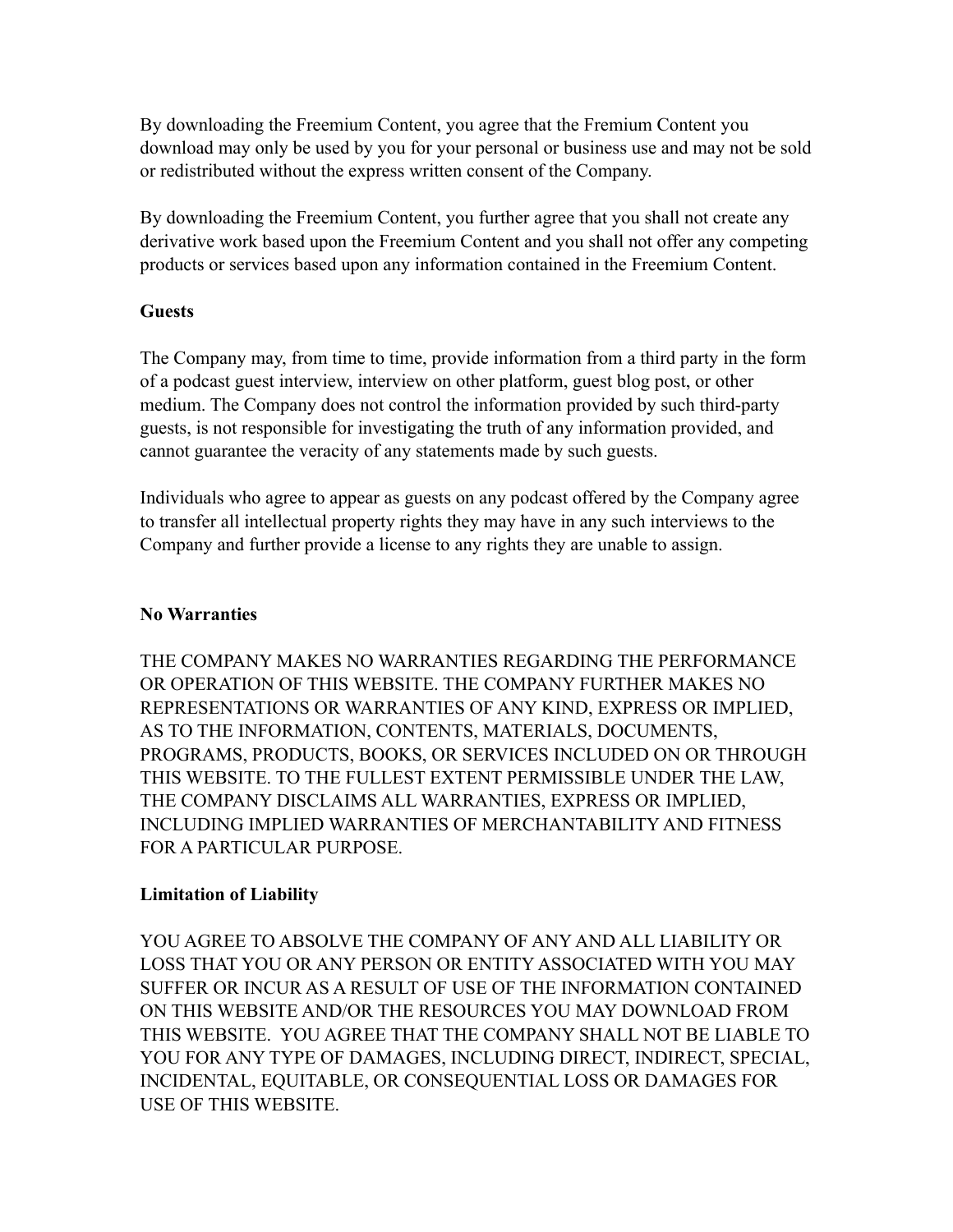THE INFORMATION, SOFTWARE, PRODUCTS, AND SERVICES INCLUDED IN OR AVAILABLE THROUGH THE WEBSITE MAY INCLUDE INACCURACIES OR TYPOGRAPHICAL ERRORS. CHANGES ARE PERIODICALLY ADDED TO THE INFORMATION HEREIN. THE COMPANY AND/OR ITS SUPPLIERS MAY MAKE IMPROVEMENTS AND/OR CHANGES IN THE WEBSITE AT ANY TIME.

THE COMPANY AND/OR ITS SUPPLIERS MAKE NO REPRESENTATIONS ABOUT THE SUITABILITY, RELIABILITY, AVAILABILITY, TIMELINESS, AND ACCURACY OF THE INFORMATION, SOFTWARE, PRODUCTS, SERVICES AND RELATED GRAPHICS CONTAINED ON THE WEBSITE FOR ANY PURPOSE. TO THE MAXIMUM EXTENT PERMITTED BY APPLICABLE LAW, ALL SUCH INFORMATION, SOFTWARE, PRODUCTS, SERVICES AND RELATED GRAPHICS ARE PROVIDED "AS IS" WITHOUT WARRANTY OR CONDITION OF ANY KIND. THE COMPANY AND/OR ITS SUPPLIERS HEREBY DISCLAIM ALL WARRANTIES AND CONDITIONS WITH REGARD TO THIS INFORMATION, SOFTWARE, PRODUCTS, SERVICES AND RELATED GRAPHICS, INCLUDING ALL IMPLIED WARRANTIES OR CONDITIONS OF MERCHANTABILITY, FITNESS FOR A PARTICULAR PURPOSE, TITLE, AND NON-INFRINGEMENT.

TO THE MAXIMUM EXTENT PERMITTED BY APPLICABLE LAW, IN NO EVENT SHALL THE COMPANY AND/OR ITS SUPPLIERS BE LIABLE FOR ANY DIRECT, INDIRECT, PUNITIVE, INCIDENTAL, SPECIAL, CONSEQUENTIAL DAMAGES OR ANY DAMAGES WHATSOEVER INCLUDING, WITHOUT LIMITATION, DAMAGES FOR LOSS OF USE, DATA OR PROFITS, ARISING OUT OF OR IN ANY WAY CONNECTED WITH THE USE OR PERFORMANCE OF THE WEBSITE, WITH THE DELAY OR INABILITY TO USE THE WEBSITE OR RELATED SERVICES, THE PROVISION OF OR FAILURE TO PROVIDE SERVICES, OR FOR ANY INFORMATION, SOFTWARE, PRODUCTS, SERVICES AND RELATED GRAPHICS OBTAINED THROUGH THE WEBSITE, OR OTHERWISE ARISING OUT OF THE USE OF THE WEBSITE, WHETHER BASED ON CONTRACT, TORT, NEGLIGENCE, STRICT LIABILITY OR OTHERWISE, EVEN IF THE COMPANY OR ANY OF ITS SUPPLIERS HAS BEEN ADVISED OF THE POSSIBILITY OF DAMAGES. BECAUSE SOME STATES/JURISDICTIONS DO NOT ALLOW THE EXCLUSION OR LIMITATION OF LIABILITY FOR CONSEQUENTIAL OR INCIDENTAL DAMAGES, THE ABOVE LIMITATION MAY NOT APPLY TO YOU. IF YOU ARE DISSATISFIED WITH ANY PORTION OF THE WEBSITE, OR WITH ANY OF THESE TERMS OF USE, YOUR SOLE AND EXCLUSIVE REMEDY IS TO DISCONTINUE USING THE WEBSITE.

Arbitration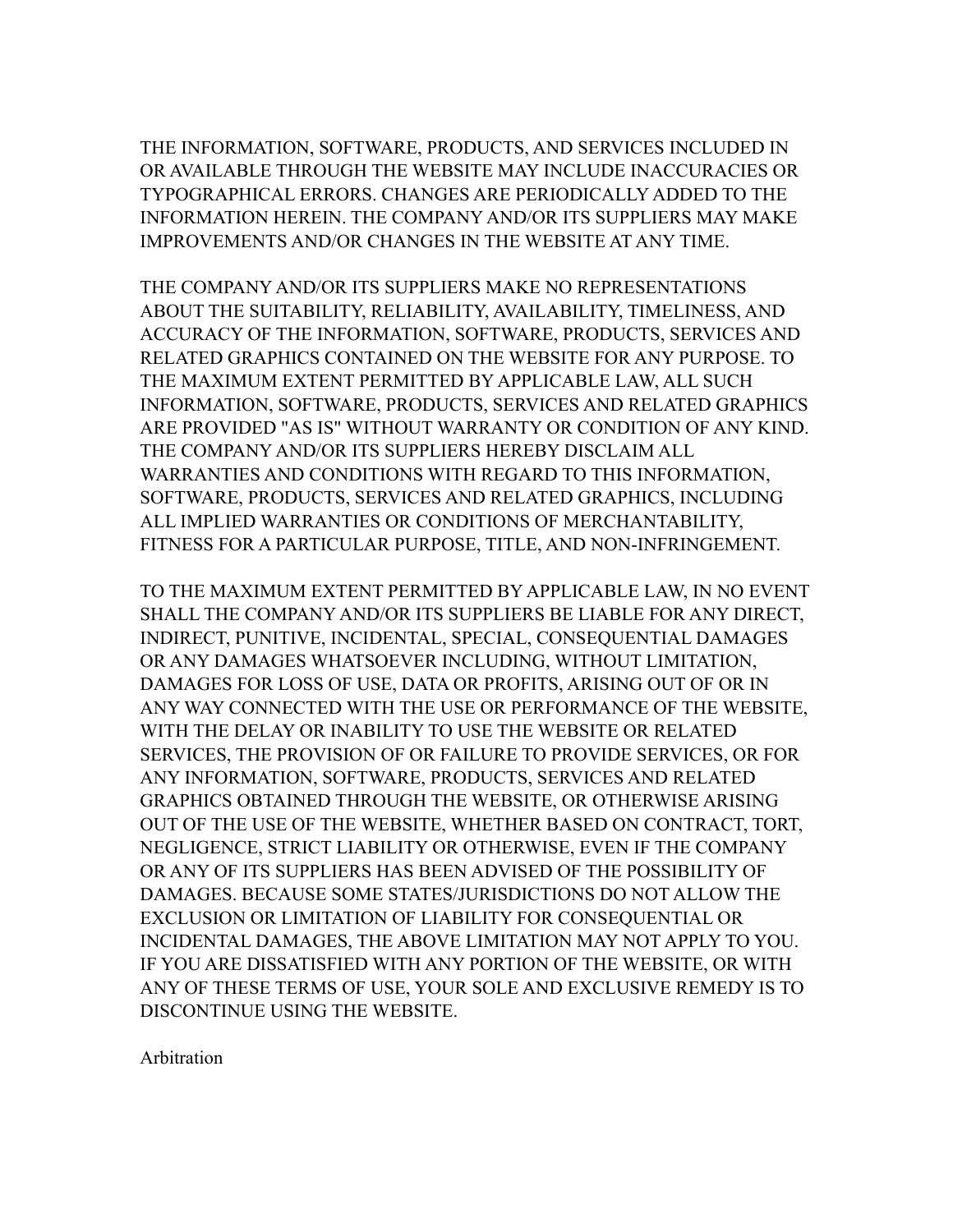You hereby expressly waive any and all claims you may have, now or in the future, arising out of or relating to this Website, the Company, any and all contracts you enter into with the Company, and any and all of the Company's products and services.

To the extent that you attempt to assert any such claim, you hereby expressly agree to present such claim only through binding arbitration to occur in [SAN DIEGO, CA]. You further agree to and do hereby waive any right to class arbitration and agree, instead, to conduct an arbitration related solely to any individual claims you and/or any entity related to you asserts against the Company. To the fullest extent permissible by law, you further agree that you shall be responsible for all costs associated with initiating the arbitration and for the administration of the arbitration.

# **International Users**

The Service is controlled, operated and administered by the Company from our offices within the USA. If you access the Service from a location outside the USA, you are responsible for compliance with all local laws. You agree that you will not use the Company Content accessed through the Website in any country or in any manner prohibited by any applicable laws, restrictions or regulations.

# **Indemnification**

You agree to indemnify, defend, and hold harmless the Company, its officers, directors, employees, agents and third parties, for any losses, costs, liabilities and expenses (including reasonable attorneys' fees) relating to or arising out of your use of or inability to use the Website or services, any user postings made by you, your violation of any terms of this Agreement or your violation of any rights of a third party, or your violation of any applicable laws, rules or regulations. The Company reserves the right, at its own cost, to assume the exclusive defense and control of any matter otherwise subject to indemnification by you, in which event you will fully cooperate with the Company in asserting any available defenses.

## **Termination And Access Restriction**

The Company reserves the right, in its sole discretion, to terminate your access to the Website and the related services or any portion thereof at any time, without notice. To the maximum extent permitted by law, and you hereby consent to resolve any and all disputes arising under or related to this Website or the Terms of Use pursuant to the [Arbitration] Clause above. Use of the Website is unauthorized in any jurisdiction that does not give effect to all provisions of these Terms, including, without limitation, this section.

# **No Joint Venture Or Other Relationship**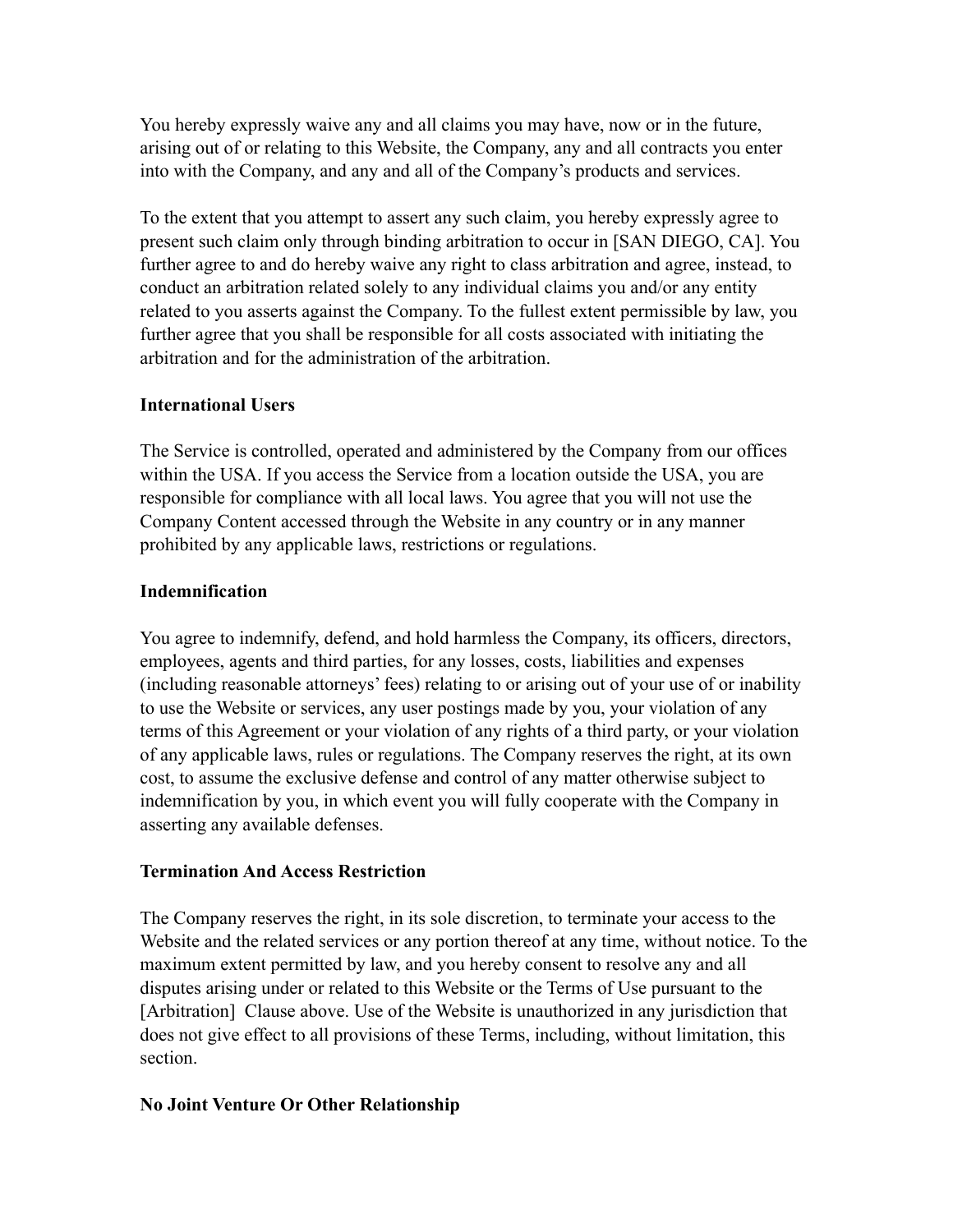You agree that no joint venture, partnership, employment, or agency relationship exists between you and the Company as a result of this agreement or use of the Website. The Company's performance of this agreement is subject to existing laws and legal process, and nothing contained in this agreement is in derogation of the Company's right to comply with governmental, court, and law enforcement requests or requirements relating to your use of the Website or information provided to or gathered by the Company with respect to such use. If any part of this agreement is determined to be invalid or unenforceable pursuant to applicable law including, but not limited to, the warranty disclaimers and liability limitations set forth above, then the invalid or unenforceable provision will be deemed superseded by a valid, enforceable provision that most closely matches the intent of the original provision and the remainder of the agreement shall continue in effect.

#### **Entire Agreement**

Unless otherwise specified herein, this agreement, along with the Privacy Policy and Disclaimer, constitutes the entire agreement between the user and the Company with respect to the Website and it supersedes all prior or contemporaneous communications and proposals, whether electronic, oral or written, between the user and the Company with respect to the Website. A printed version of this agreement and of any notice given in electronic form shall be admissible in judicial or administrative proceedings based upon or relating to this agreement to the same extent and subject to the same conditions as other business documents and records originally generated and maintained in printed form. It is the express wish to the parties that this agreement and all related documents be written in English.

#### **Changes to Terms**

The Company reserves the right, in its sole discretion, to change the Terms under which the Website is offered. The most current version of the Terms will supersede all previous versions. The Company encourages you to periodically review the Terms to stay informed of our updates.

## **Contact Us**

The Company welcomes your questions or comments regarding the Terms:

LEE BRENNEISEN FOUNDATION, INC., A TENNESSEE NON-PROFIT CORPORATION (DBA (INNOV8 AFRICA) 19 WYNSTONE